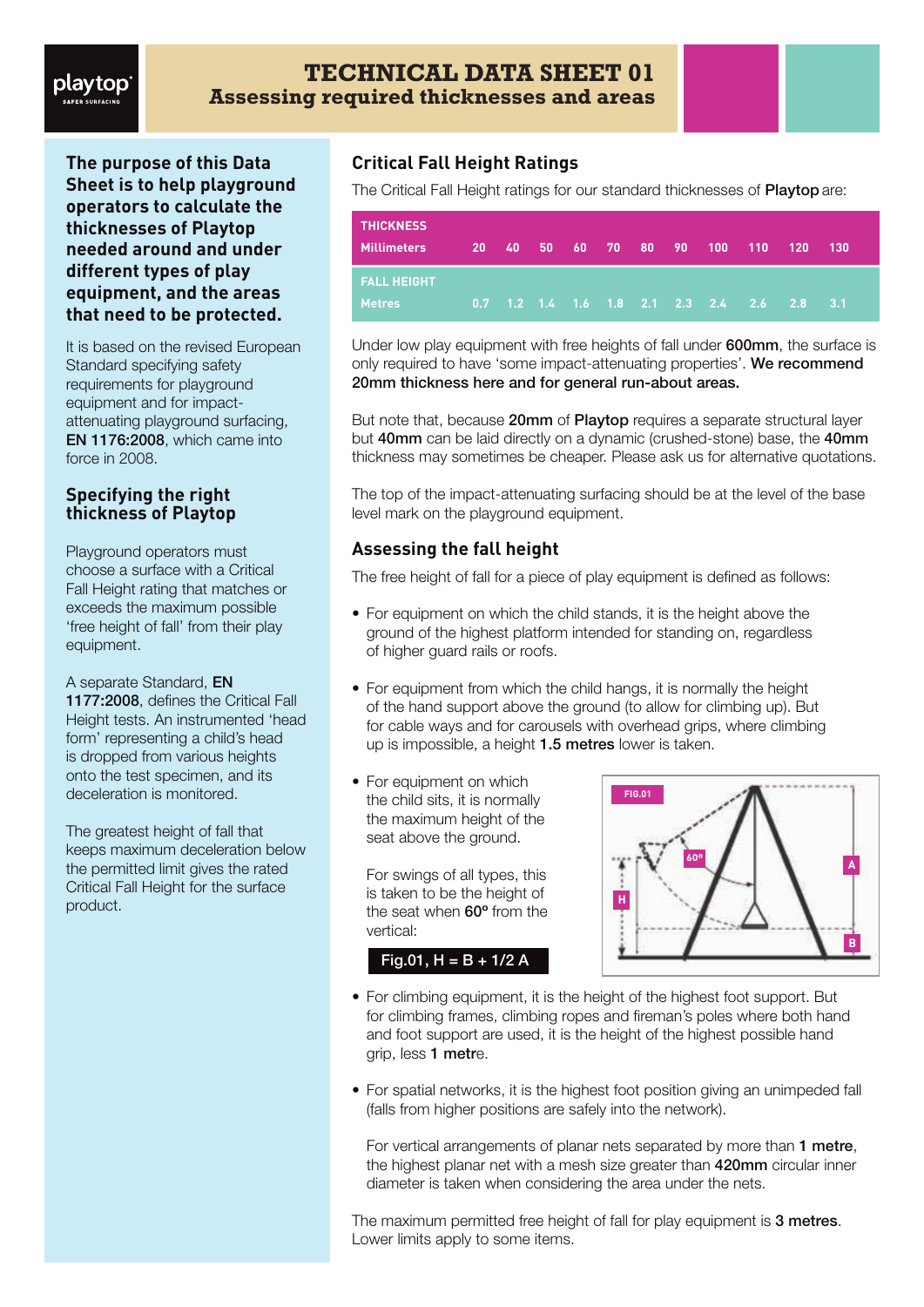# **TECHNICAL DATA SHEET 01 Assessing required thicknesses and areas**

#### **Assessing the area to be protected**

The higher a piece of play equipment is, the further away a child could fall. In addition, special rules apply to swings, slides, cableways and carousels whose use involves horizontal movement.

# **Standard rules**

The protected area shall extend at least 1.5 metres round the equipment.

This applies to fall heights from 600mm up to 1.5 metres.

The distance then rises linearly to 2.5 metres round the equipment at the maximum permitted fall height of 3 metres (see Fig.2). These rules apply to static equipment.

The maximum free height off all for seesaws and rocking equipment is 1 metre except for classic seesaws **1.5 metres** and overhead types 2 metres.

#### **Swings**

The protected area should extend **1.75 metres** beyond the horizontal limit of the swing movement in any foreseeable direction of use.

This is taken to be an angle of 60º from the vertical.

So, for single-point (rotating) swings, the area should be circular, centred on the rest position, with a radius (R) given by the formula  $R = (A \times 0.867) + 1.75$  metres, where **A** is the length of the suspension member.

For swings that move to-and-fro (along one axis or more), the length (L) of the protected areas at front and back is given by essentially the same formula, (see Fig.3)  $L = (A \times 0.867) + 1.75$  metres.

The width of the protected area should be 1.75 metres, centred on the seat, or, if the seat is wider than **500mm**, increase this by the amount seat-width exceeds 500mm.

# **Slides**

For the ladder, starting section and upper part of the sliding section down to a height of 600mm, the standard rules apply: the protected area round the slide should extend to a radius of between 1.5 and 2.5 metres, depending on the free height of fall of different parts (see the graph, Fig.2). The exact shape of the area will depend on the height, length and profile of the slide. Flanking the bottom part of the sliding section and the final run-out section of the slide, the protected area should extend at least 1 metre on each side.

For Type 2 slides with a long run-out section, the protection should continue into the area beyond the slide end for a distance of 1 metre, radiused as shown in Fig 4a.